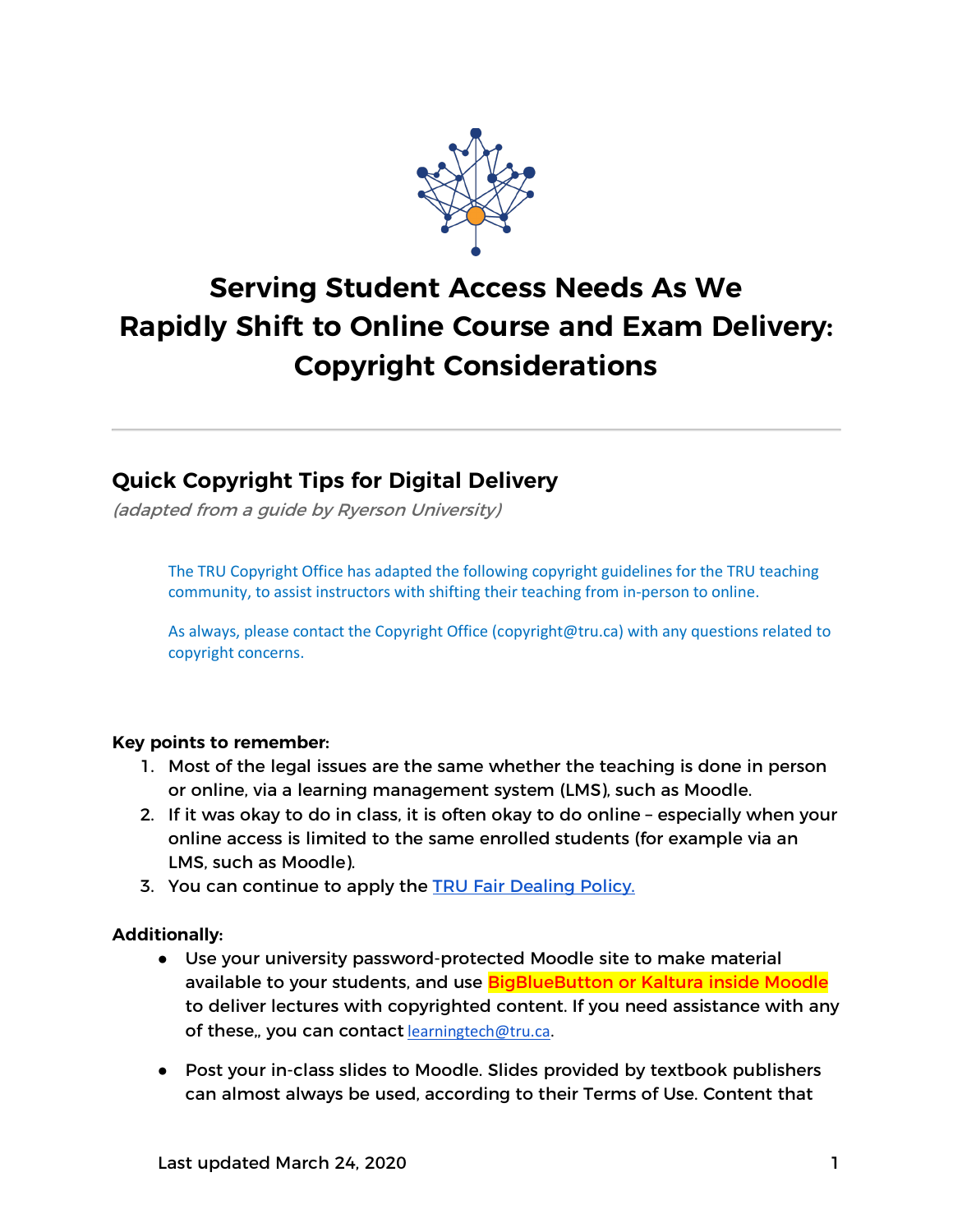you have created and for which you are the copyright owner can always be shared.

- Course readings rules for print and online posting to Moodle are similar. Either use the guidelines from the TRU Fair Dealing Policy, link to a resource within your TRU Library, or link out to Internet content.
- Your Subject Liaison Librarian may be able to help you find alternative content, and the TRU Library has a large collection of online journals and ebooks that can help support online learning. In fact, many content providers have recently increased access to a variety of materials to ensure broader access by campuses. Your librarian can also help you find openly licensed teaching materials like Open Educational Resources (OER).
- Use phone apps like Cenius Scan or Adobe Scan to easily scan to post print materials from Moodle within the limits allowed by the *Copyright Act* (including fair dealing – see the TRU Fair Dealing Policy). Make scanned PDF files more accessible for your students by using an optical characterrecognition (OCR) online tool to convert "non-selectable" text files into more accessible versions.
- Sharing audiovisual material like films and audio files is more complex. But remember you can still link to legally posted online content (from YouTube etc.). The TRU LIbrary has Streaming Video databases that contain video titles that you may link to. Standard commercial streaming options like Netflix, Crave or Disney Plus that students may also subscribe to can be an option – though some students may not have access to those services.
- Using copyrighted material in exams can be easy, as you can use the TRU Fair Dealing Policy. If you need to use material beyond this, copyright exception s. 30.01 can also apply, contact the TRU Intellectual Property Office if you need help to implement this copyright exception as there are rules that need to be followed to use it.
- TRU Copyright can help you copyright check readings, create links to ebooks and journal articles and more.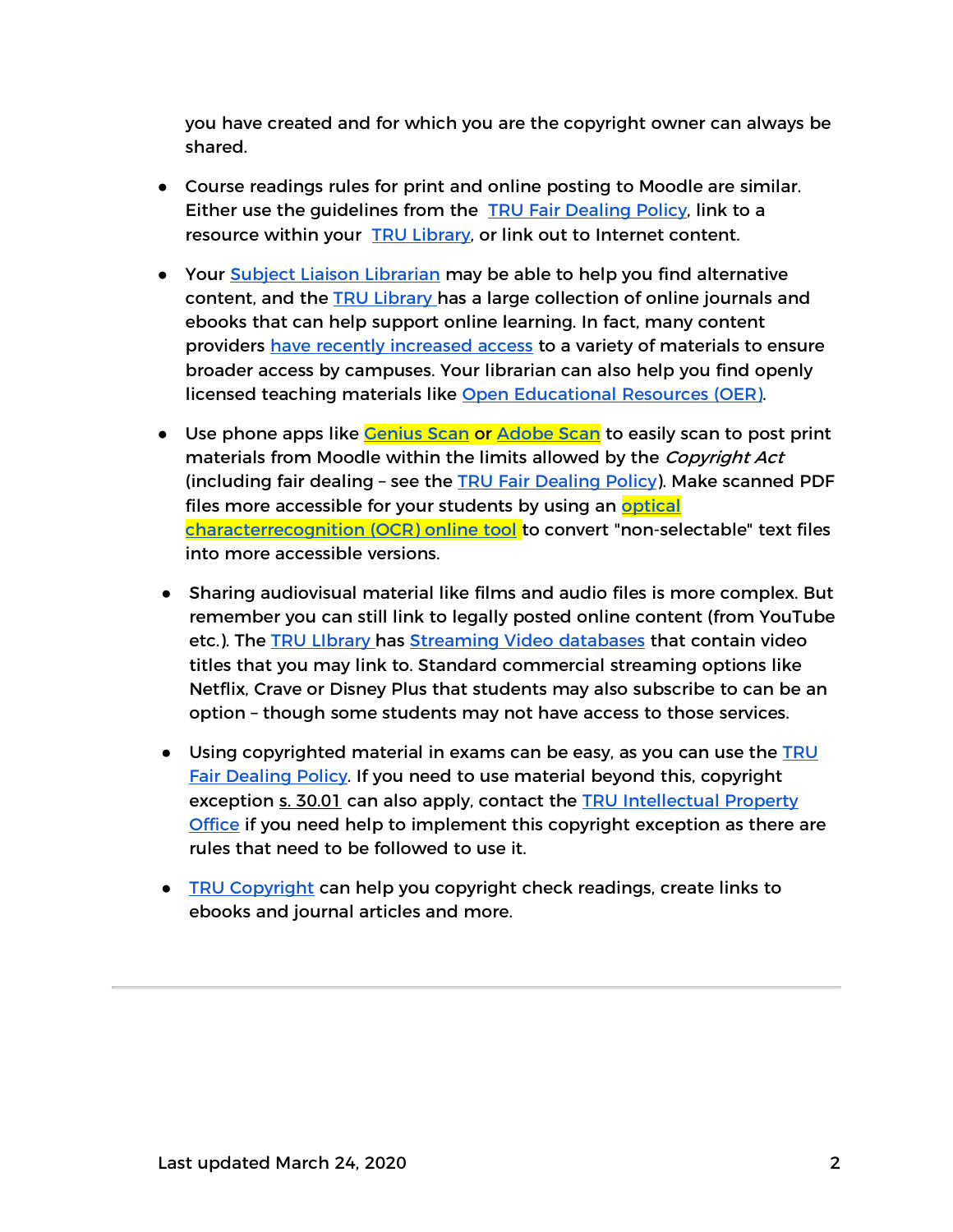## **Rapidly Shifting Your In-Person Course to Online: Copyright Considerations**

(adapted from University of Toronto and University of Minnesota)

The TRU Copyright Office has adapted the following copyright guidelines for the TRU teaching community, to assist instructors with shifting their teaching from in-person to online.

As always, please contact the Copyright Office (copyright@tru.ca) with any questions related to copyright concerns.

#### **Rapidly shifting your course from in-person to online**

Pedagogical and technical issues may make the shift from in-person to online teaching a challenge but copyright concerns should not be a significant barrier!

#### **Key points to remember:**

- 1. Most of the legal issues are the same in both contexts (via an LMS).
- 2. If it was okay to do in class, it is often okay to do online especially when your online access is limited to the same enrolled students (for example via an LMS).
- 3. You can continue to apply the TRU Fair Dealing Policy.

#### **Recording video of yourself, live-casting lectures, etc.**

#### **Slide Images**

Just as it is legal to show slides with images in class, it is generally legal to show them to students using live video conferencing or recorded videos, as long as your new course video is being shared through a password protected course website like Moodle.

Many instructors routinely post a copy of their slides as a file for students to access after in-person course meetings. In most cases, faculty will own the copyright in or have license to use their slides. However, if you are incorporating third-party materials into your lessons, they should be in keeping with the TRU Fair Dealing Policy or other license agreements associated with this content.

#### **In-lecture use of audio or video**

Here, the differences between online and in-person teaching can be a bit more complex. Playing audio or video of legally-obtained physical media (music or audio visual materials like DVDs or CDs for example) during an in-person class session is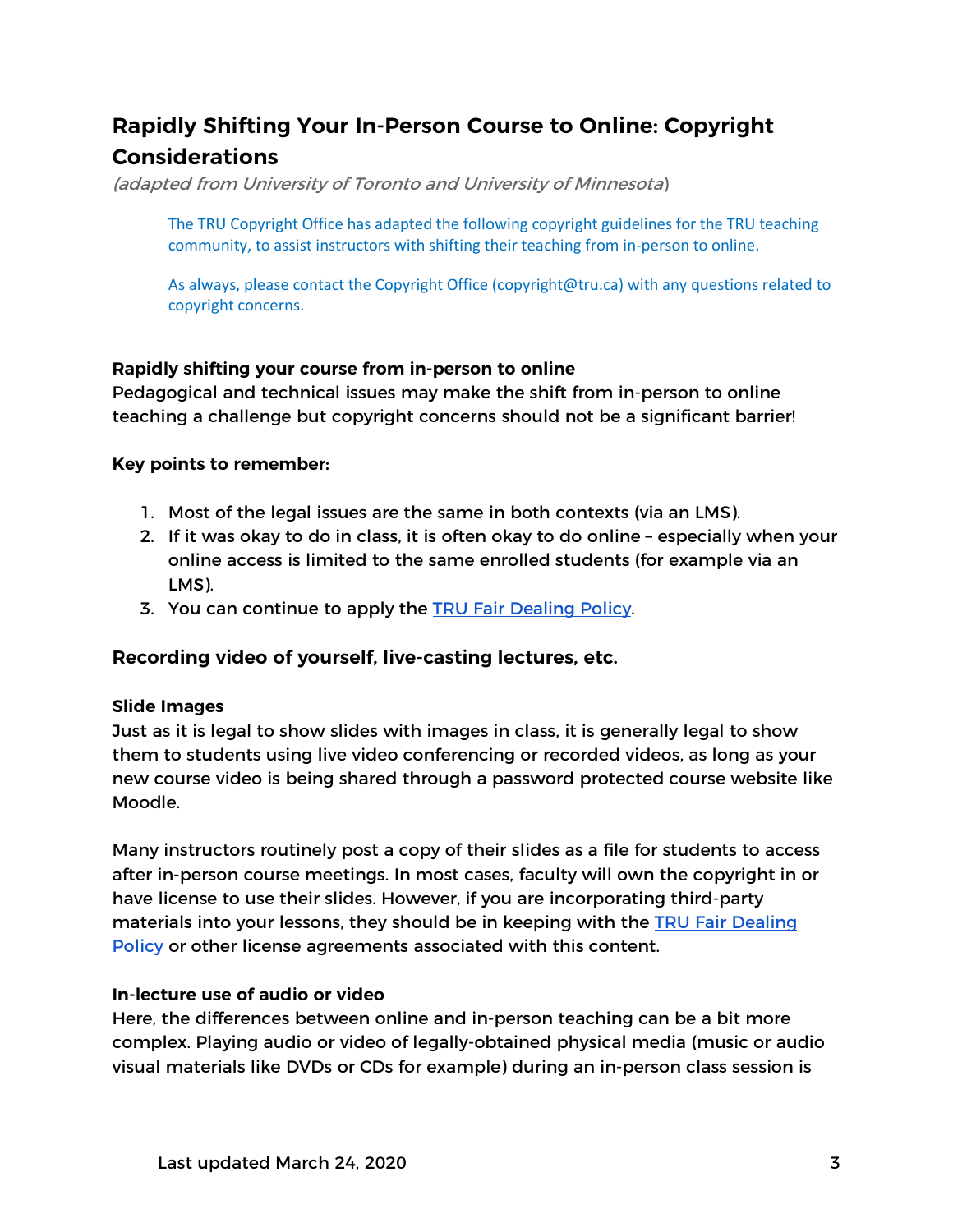permitted under Section 29.5 of the Copyright Act. However, that exemption generally doesn't cover playing the same media online.

If you can limit audio and video use for your course to relatively brief clips, you may be able to include those in lecture recordings or live-casts using your institution's fair dealing guidelines in the *Copyright Act.* At Thompson Rivers University we have the TRU Fair Dealing Policy that allows you to use up to 10% of a copyrighted work to be distributed to students in your class only. For media use longer than brief clips, you may need to have students independently access the content outside of your lecture videos. Some further options are outlined below.

#### **Where to post your videos**

There may be some practical differences in outcomes depending on where you post new course videos. Kaltura provides storage and streaming of videos and can be restricted to the students in your class only. You can also post videos within your Moodle. If you already use services like Youtube to teach, remember to continue to be copyright compliant. Please note that it is more likely that videos posted on YouTube may encounter some automated copyright enforcement, such as a takedown notice, or disabling of included audio or video content. These automated enforcement tools are often incorrect when they flag audio, video, or images included in instructional videos. If you encounter something like this that you believe to be in error, you can contact the TRU Intellectual Property Office for assistance.

#### **Course readings and other resources**

Hopefully, by mid-semester, your students have already gotten access to most assigned reading materials. As always, you can create a course reserves section in the TRU Library or you can ask the TRU Intellectual Property Office to help you get your required materials online - linking to Libraries' licensed resources, finding ebooks where available, and much more.

If you want to share additional materials with students yourself as you revise instructional plans, or if you want students to share more resources with each other in an online discussion board, keep in mind some simple guidelines below.

#### **It's always easiest to link!**

Linking to publicly available online content like news websites, existing online videos, etc. is rarely a copyright issue (Better not to link to existing content that looks obviously infringing itself - Joe Schmoe's YouTube video of the entire "Avengers: Endgame" movie is probably not a good thing to link to). But linking to most Youtube videos, especially ones that allow sharing and embedding, should be fine. Linking to subscription content through the TRU Library is also a great option. Much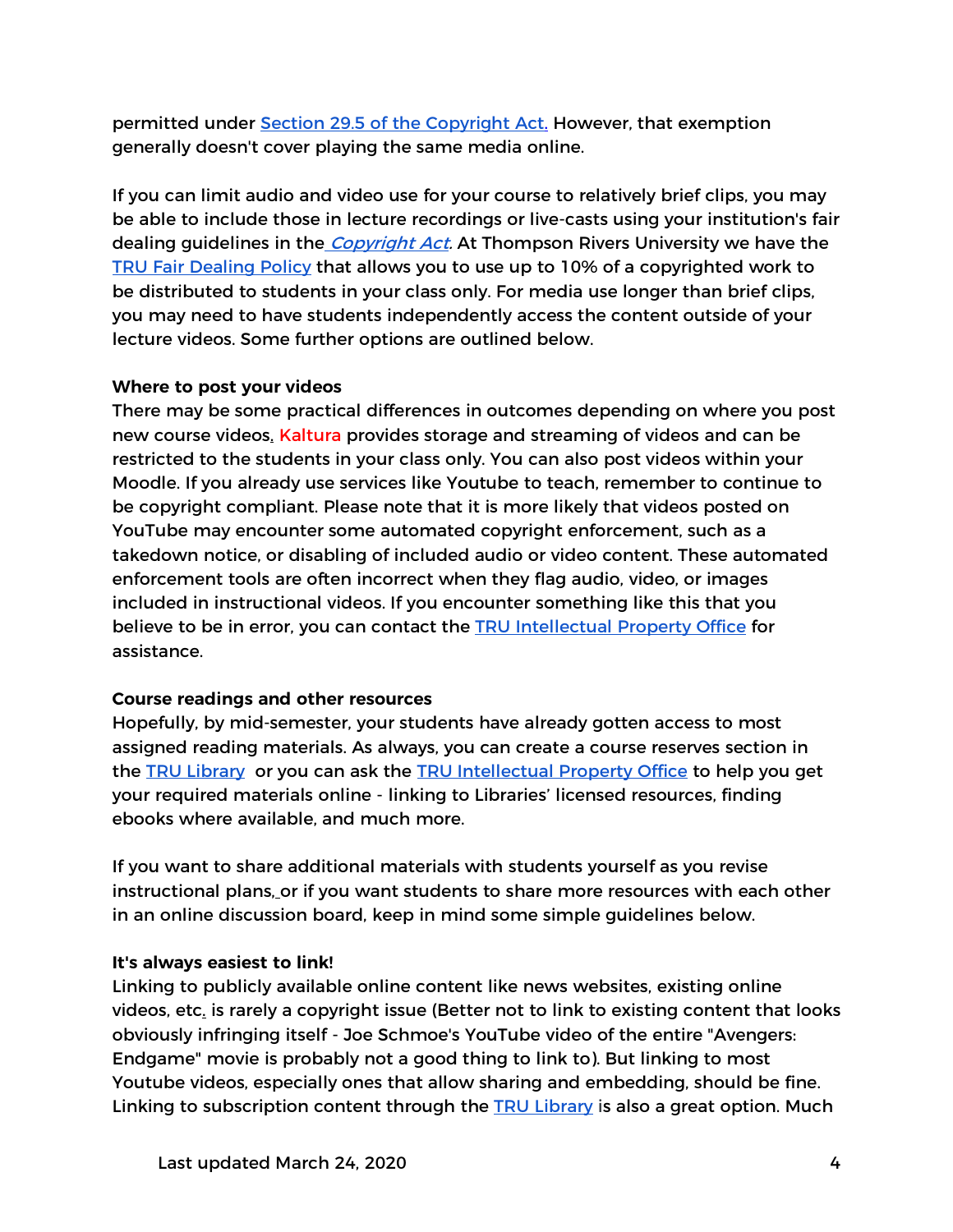of the library's licensed content will have DOIs, PURLs, or other "permalink" or "persistent link" options, all of which should work even for off-campus users. Consult the Creating Links to Library Resources guide, or contact the TRU Library or the Intellectual Property Office directly for assistance.

#### **Sharing copies and scanning**

Making copies of new materials for students (by downloading and uploading files, or by scanning from physical documents) can present some copyright issues, but they're not different from those involved in deciding whether to share something online with your students when you are meeting in-person.

At TRU, faculty and instructors are encouraged to read and apply the TRU Fair Dealing Policy when they are making decisions about when they think they can make copies for students to post to Moodle. Library staff members and the Intellectual Property Office are available to help faculty understand the relevant issues (contact Brenda Smith or Copyright@tru.ca for more help.)

Some app tools that you can use to easily digitize fair dealing amounts of material from your phone to post to Moodle are **Genius Scan, Adobe Scan. Please keep in** mind that you can make any scanned PDF files more accessible for your students by using an online optical character recognition (OCR) online tool that can be used to convert "non-selectable" text files into machine-readable or recognized text.

When an instructor needs to make more copyrighted material available to students than the TRU Fair Dealing Policy allows, the Intellectual Property Office can assist faculty in making these determinations and can also help you seek formal copyright permissions to provide copies to students – but there may be some issues with getting permissions on short timelines.

An alternative way to find course materials is to look online for free to use teaching resources like Open Educational Resources (OER). Just remember to attribute!

You can also search TRU Library which has a large collection of journals and many ebooks that can support on-line learning. In fact, many content providers have recently increased access to a variety of materials to ensure broader access by campuses. Your **Subject/Liaison Librarian can also help!!** 

#### **Multimedia viewing/listening**

Showing an entire movie or film or musical work online does represent more of a copyright issue than playing it in class – but there may be options for your students to access it independently online. TRU already has quite a bit of licensed streaming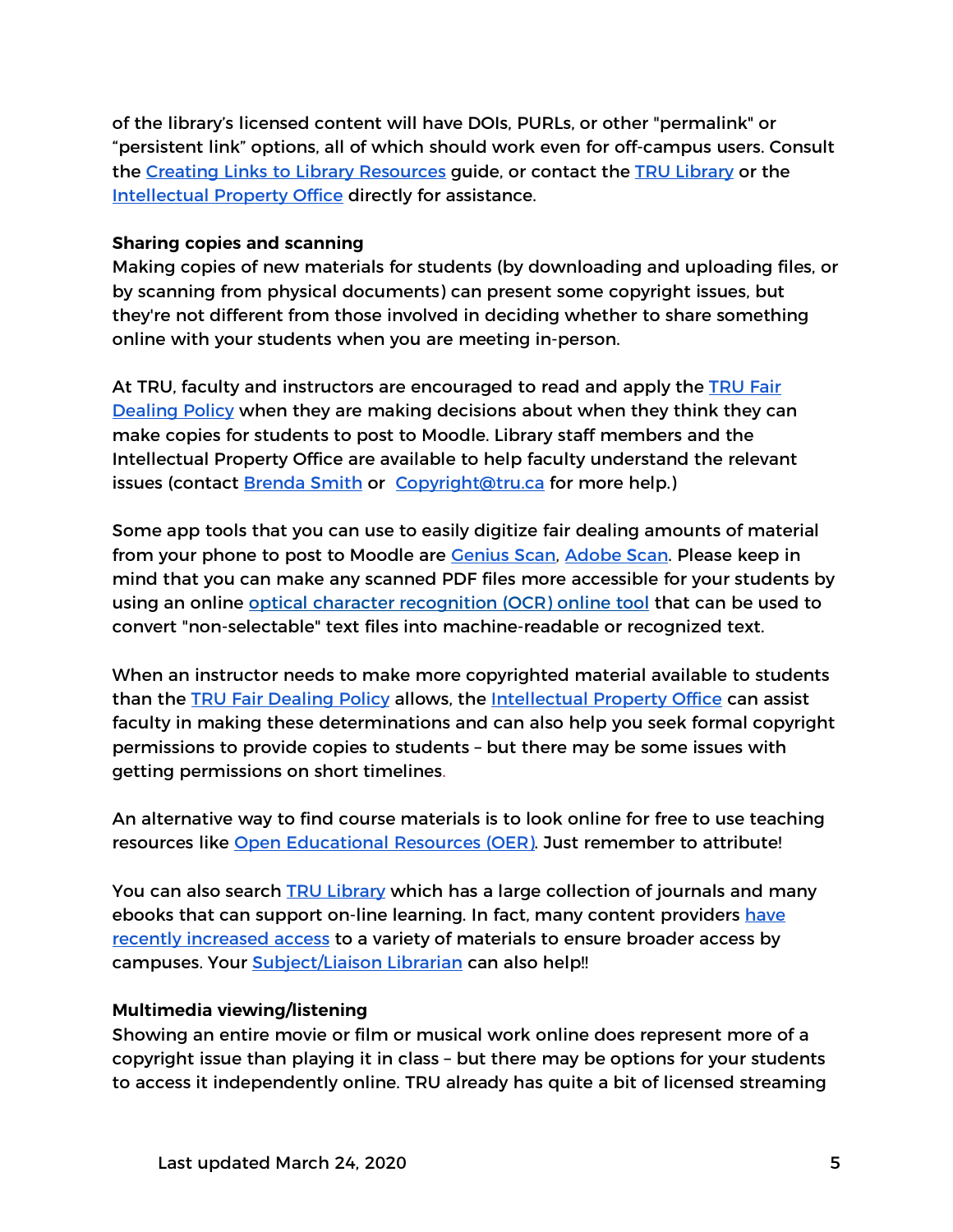video content which you are welcome to use in your online course. Remember you can still link to content!

We may be able to purchase streaming access for additional media, but as this takes time, standard commercial streaming options like commonly subscribed to services like Netflix, Crave or Disney Plus that students may also subscribe to and can access using their own accounts may sometimes be the easiest option – though some students may not have access to those services. (For exclusive content, the commercial services may be the only option.)

#### **What can you do if you have a scheduled screening for a film that is not available online?**

If you have a scheduled film screening and the film is not available digitally through one of our electronic databases, you may be able to conduct a virtual screening using the distance education exception in the Copyright Act (Section 30.01). This exception is not widely used as it includes a variety of requirements, such as:

- You must not break a technical protection measure (Section  $41.1$ ) when you make the copy. The easiest way to make a copy without breaking a TPM is to use screen capture software that enables the copying of DVD content after the content has been lawfully decrypted by a licensed computer DVD player.
- You must delete the copy in the Learning Management System, or password protected location you posted the audiovisual material, within 30 days after course evaluations have been issued.
- You must clearly post that the copy is being made using this exception. For example: "You are receiving access to this teaching resource under s. 30.01 of the *Copyright Act*, for use in this class only. If you retain a copy, delete the copy 30 days after you have received the final evaluation for the course."

One way to meet the requirements of this section may be to live-stream the screening (accessible only to your students). If you do make a recording, please contact the Intellectual Property Office to ensure that you meet the requirements above.

#### **Ownership of online course materials**

The TRU Copyright Policy, and the TRUFA Collective Agreement, affirm that faculty members own the copyright in their academic works, including instructional content. Some units and departments have different policies around ownership of course materials at the unit level, but you would likely already be aware of that if it is applicable. Some units may also have some shared expectations of shared -access